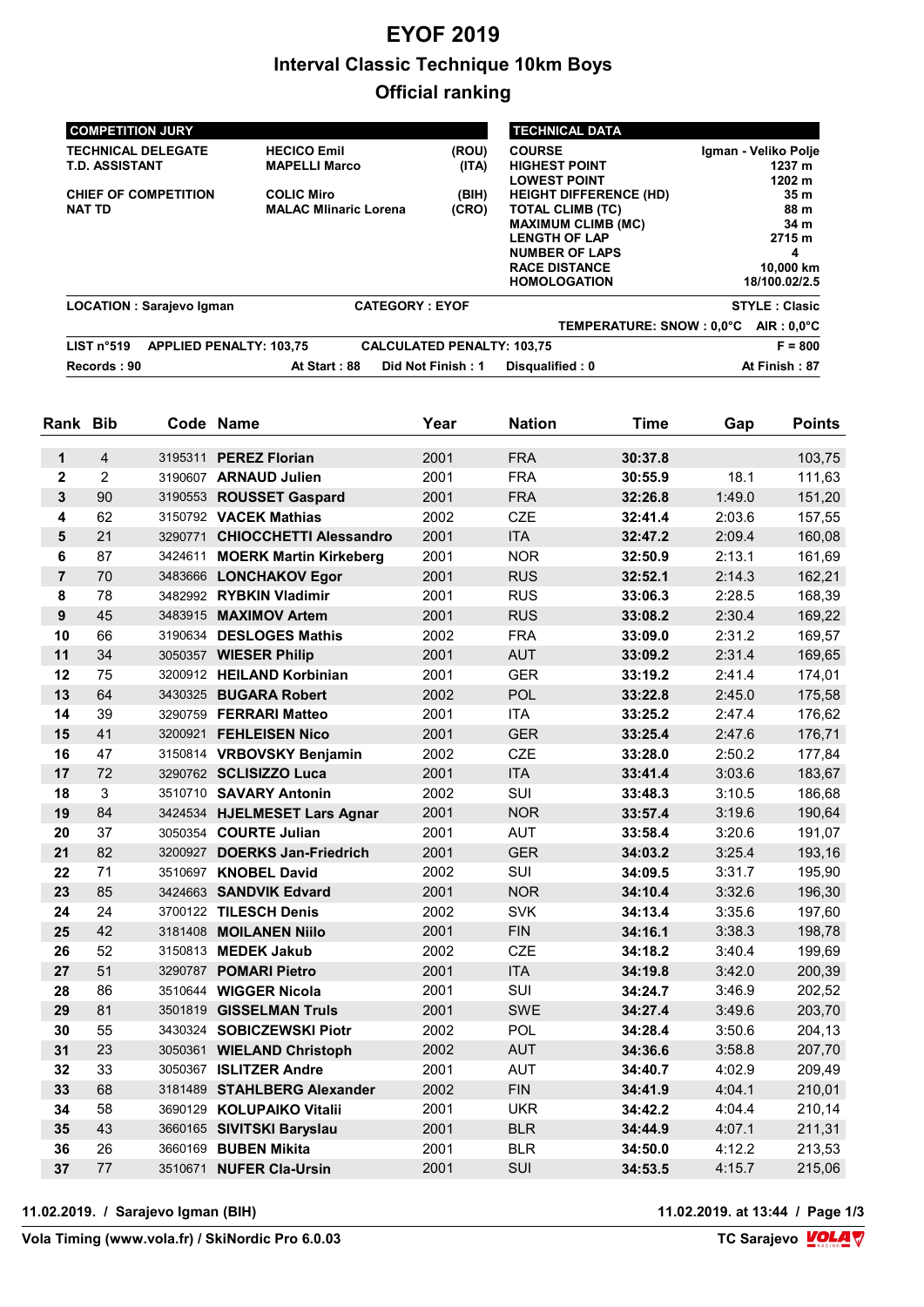## **EYOF 2019 Interval Classic Technique 10km Boys Official ranking**

| Rank Bib |                | Code Name                                             | Year         | <b>Nation</b>            | <b>Time</b>        | Gap              | <b>Points</b>    |
|----------|----------------|-------------------------------------------------------|--------------|--------------------------|--------------------|------------------|------------------|
| 38       | 50             | 3430342 CIELNIAK Bartosz                              | 2002         | POL                      | 34:53.8            | 4:16.0           | 215,19           |
| 39       | 80             | 3490315 PUEYO Jaume                                   | 2001         | <b>ESP</b>               | 34:56.7            | 4:18.9           | 216,45           |
| 40       | 67             | 3150748 STROUHAL Jakub                                | 2001         | <b>CZE</b>               | 34:57.1            | 4:19.3           | 216,62           |
| 41       | 88             | 3181407 LIEKARI Emil                                  | 2001         | <b>FIN</b>               | 34:57.7            | 4:19.9           | 216,89           |
| 42       | 40             | 3560167 MANDELJC Matej                                | 2001         | <b>SLO</b>               | 35:07.5            | 4:29.7           | 221,15           |
| 43       | 76             | 3430326 BRYJA Sebastian                               | 2002         | <b>POL</b>               | 35:08.8            | 4:31.0           | 221,72           |
| 43       | 69             | 3501842 ERSSON George                                 | 2001         | <b>SWE</b>               | 35:08.8            | 4:31.0           | 221,72           |
| 45       | 73             | 3483279 VOLKOV Sergey                                 | 2001         | <b>RUS</b>               | 35:12.9            | 4:35.1           | 223,50           |
| 46       | 57             | 3220046 FRANKS-PENTY Alexander                        | 2001         | <b>GBR</b>               | 35:13.8            | 4:36.0           | 223,89           |
| 47       | 65             | 3560169 MULEJ Jost                                    | 2002         | <b>SLO</b>               | 35:14.2            | 4:36.4           | 224,07           |
| 48       | 28             | 3560164 KOROSEC Bostjan                               | 2001         | <b>SLO</b>               | 35:18.3            | 4:40.5           | 225,85           |
| 49       | 31             | 3390276 UNN Albert                                    | 2001         | <b>EST</b>               | 35:21.2            | 4:43.4           | 227,11           |
| 50       | 79             | 3181458 STENMAN Tino                                  | 2001         | <b>FIN</b>               | 35:22.9            | 4:45.1           | 227,85           |
| 51       | 14             | 3690133 ZHUVAHA Oleksii                               | 2002         | <b>UKR</b>               | 35:32.1            | 4:54.3           | 231,86           |
| 52       | 20             | 3350013 FROMMELT Robin                                | 2002         | <b>LIE</b>               | 35:33.7            | 4:55.9           | 232,56           |
| 53       | 46             | 3560162 GROS Anze                                     | 2002         | <b>SLO</b>               | 35:36.6            | 4:58.8           | 233,82           |
| 54       | 63             | 3380050 SKENDER Marko                                 | 2001         | CRO                      | 35:39.4            | 5:01.6           | 235,04           |
| 55       | 49             | 3090129 MALCHOV Todor                                 | 2001         | <b>BUL</b>               | 35:41.4            | 5:03.6           | 235,91           |
| 56       | 38             | 3660182 KALENIK Fiodar                                | 2001         | <b>BLR</b>               | 35:41.9            | 5:04.1           | 236,13           |
| 57       | 89             | 3501904 JONSSON Paal                                  | 2001         | <b>SWE</b>               | 35:48.9            | 5:11.1           | 239,17           |
| 58       | 22             | 3350010 BECKBISSINGER Marco                           | 2001         | LIE                      | 35:54.7            | 5:16.9           | 241,70           |
| 59       | 35             | 3390266 TAMM Aleksander                               | 2001         | <b>EST</b>               | 35:56.9            | 5:19.1           | 242,66           |
| 60       | 27             | 3350011 BUECHEL Micha                                 | 2002         | <b>LIE</b>               | 35:58.0            | 5:20.2           | 243,13           |
| 61       | 19             | 3700123 ORAVEC Matus                                  | 2002         | <b>SVK</b>               | 35:58.6            | 5:20.8           | 243,40           |
| 62       | 83             | 3501871 DANIELSSON Emil                               | 2001         | <b>SWE</b>               | 36:01.6            | 5:23.8           | 244,70           |
| 63       | 74             | 3424484 BERGSLAND Andreas                             | 2001         | <b>NOR</b>               | 36:09.3            | 5:31.5           | 248,05           |
| 64       | 29             | 3220047 HORSFALL Beinn                                | 2001         | <b>GBR</b>               | 36:24.0            | 5:46.2           | 254,45           |
| 65       | 32             | 3250056 DANIELSSON Jakob                              | 2001         | <b>ISL</b>               | 36:35.8            | 5:58.0           | 259,59           |
| 66       | 9              | 3350012 FROMMELT Tobias                               | 2002         | LIE                      | 36:51.4            | 6:13.6           | 266,38           |
| 67       | 25             | 3550226 LULE Aleksandrs Arturs                        | 2002         | LAT                      | 36:56.8            | 6:19.0           | 268,73           |
| 68       | 36             | 3250050 GISLASON Egill Bjarni                         | 2001         | <b>ISL</b><br><b>BLR</b> | 37:01.5            | 6:23.7           | 270,78           |
| 69<br>70 | 15<br>56       | 3660152 HARNASTAI Ruslan<br>3780070 SIMONUTIS Edvinas | 2001<br>2002 | LTU                      | 37:12.3<br>37:37.9 | 6:34.5<br>7:00.1 | 275,48<br>286,62 |
| 71       | 59             | 3550209 SAULITIS Niks                                 | 2001         | LAT                      | 37:40.0            | 7:02.2           | 287,53           |
| 72       | 54             | 3090130 OGNYANOV Aleksandar                           | 2002         | <b>BUL</b>               | 37:46.3            | 7:08.5           | 290,28           |
| 73       | 48             | 3520083 TURUN Mehmet                                  | 2002         | <b>TUR</b>               | 37:58.2            | 7:20.4           | 295,46           |
| 74       | 12             | 3060020 POUTOT Mathis                                 | 2002         | <b>BEL</b>               | 38:20.6            | 7:42.8           | 305,21           |
| 75       | 10             | 3520081 DUMAN Salihcan                                | 2001         | <b>TUR</b>               | 38:54.5            | 8:16.7           | 319,97           |
| 76       | 13             | 3550227 STRUPULIS Bruno                               | 2002         | LAT                      | 39:13.1            | 8:35.3           | 328,06           |
| 77       | 1              | 3090131 ATANASOV Krasimir                             | 2002         | <b>BUL</b>               | 39:17.8            | 8:40.0           | 330,11           |
| 78       | 61             | 3460057 PAVALEAN Flaviu Constantin 2002               |              | <b>ROU</b>               | 39:24.1            | 8:46.3           | 332,85           |
| 79       | 60             | 3520085 ELKATMIS Murat                                | 2002         | <b>TUR</b>               | 39:36.5            | 8:58.7           | 338,25           |
| 80       | 44             | 3460059 HANGANUT Liviu Darius                         | 2002         | <b>ROU</b>               | 39:48.0            | 9:10.2           | 343,25           |
| 81       | 53             | 3520094 TALAY Yusuf                                   | 2001         | <b>TUR</b>               | 40:08.4            | 9:30.6           | 352,13           |
| 82       | 6              | 3710057 PANTIC Predrag                                | 2002         | <b>BIH</b>               | 41:06.4            | 10:28.6          | 377,38           |
| 83       | 16             | 3710056 SANTRAC Djordje                               | 2002         | BIH                      | 41:32.7            | 10:54.9          | 388,83           |
| 84       | 8              | 3710052 GAVRILOVIC Nikola                             | 2002         | <b>BIH</b>               | 45:06.9            | 14:29.1          | 482,07           |
| 85       | $\overline{7}$ | 3710054 LALOVIC Uros                                  | 2002         | BIH                      | 45:39.7            | 15:01.9          | 496,35           |
| 86       | 11             | 3740093 SAKANYAN Aghasi                               | 2001         | <b>ARM</b>               | 51:24.5            | 20:46.7          | 646,44           |
| 87       | 5              | 3240038 BALOG Zoard                                   | 2001         | <b>HUN</b>               | 51:32.7            | 20:54.9          | 650,01           |

11.02.2019. at 13:44 / Page 2/3<br>TC Sarajevo **VOLA**